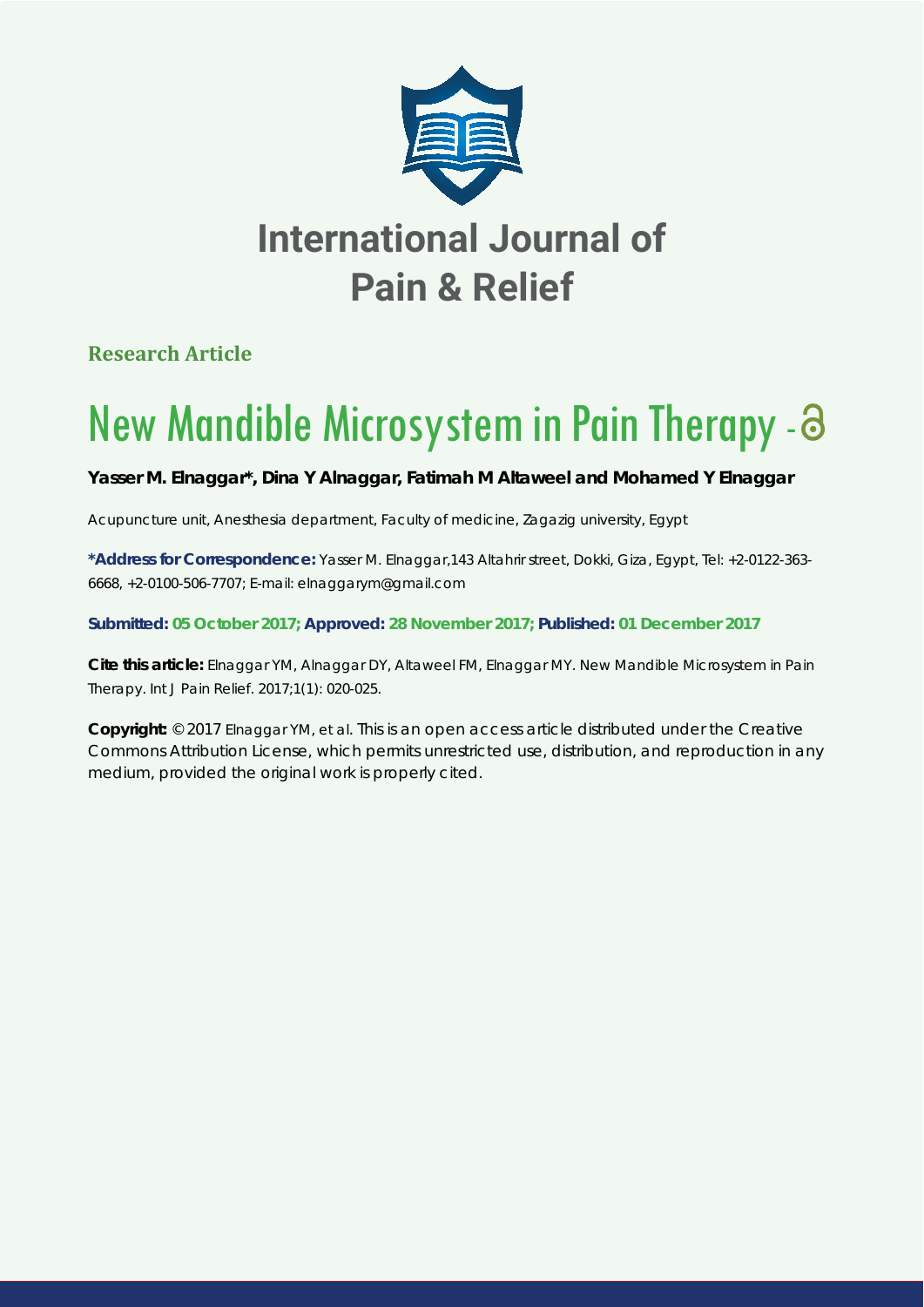## **ABSTRACT**

This study presenting the new acupuncture mandible microsystem, its anatomical representation on the face and its role in treating different acute painful disorders in the body. It is the latest microsystem discovered after about eighteen known microsystems throughout the history of acupuncture. It is a mini anatomical copy of the human body with unique distribution of body parts, the brain, the Spinal cord and the autonomic nervous system on the bilateral sides of the face. It differs from other microsystems on which body parts are not arranged in a systematic way like the human body anatomy. All the patients received acupuncture treatment. The main group of 234 patients received treatment in points on the mandible microsystem and the control group of 35 patients received treatment in a nonacupuncture point near the mandible microsystem. All The main group patients showed significant pain relief after the first treatment sessions, with varying degrees between 50 to 100 %, Compared with the sham effect which was 44% of the analgesic response. Numeric Rating Scale (NRS) for pain improved between 0 (no pain) and 3 (mild pain), which was not irritating to the patients and hence they returned to work and their normal daily life. Of the main group 137 patients showed 100% pain relief. 15 showed 90%, 46 showed 80%, 32 showed 70% and 4 showed 60% improvement. Follow-up showed improvement of functional and quality of life with no adverse effects or relapse. For the first time, we can use a technique for relieving pain in most parts of the body, with reproducible effects. Mandible microsystem is a unique in its anatomy and a new method of treating pain.

**Keywords:** Acupuncture; Mandible microsystem; Pain therapy

## **INTRODUCTION**

Acupuncture Microsystems are regions of the body that contain maps of the entire organism with specific points or areas that correspond to each part. Ear acupuncture is the best-known system. Stimulating these points and areas has a rapid and powerful regulatory effect on energy and blood, they improve the function of the corresponding part of the body and they can be successfully used to relief any acute pain [1]. Microsystems are considered holographic images of the entire individual projected onto a particular part of the body. The ear, hand, scalp, foot, face, tongue, and the iris are some of the commonly recognized acupuncture microsystems [2]. Before the discovery of the holographic theory, man had already found that in specific areas of the body, diseases in any part of the body could be diagnosed and treated, such as ear, face, iris, nose and foot. Each part contains all the patho-physiological information of various regions of the whole body [3]. According to holographic theory, any abnormal changes have an effect both on a specific organ and on the holographic units in the other parts of the body. These holographic units can be used to diagnose and treat diseases [4]. The number of newly discovered microsystems is unlimited [5]. In 1973, Zhang developed the bio holographic theory. Dale was the first who suggested that, not only the ear, but every part of the body can function as a complete system for diagnosis and therapy [6].

In 1976, he introduced fourteen microsystems in the ear, hand, foot, abdomen, back, neck, scalp, face, nose, wrist, ankle, arm, leg and eye [7]. Since Dale the scientists developed these microsystems and discovered new ones. Up till recent time there are about eighteen acupuncture microsystems have been discovered in the world [4]. This study present the anatomy of the mandible microsystem and its relations to the mandible and the structures of the face. It also proved its role in relief of different acute painful conditions.

#### **Why we need the mandible microsystem**

Ear microsystem had about 8 classifications for distribution of body parts. For example liver point had 8 different sites on the ear, one for liver and the other 7 sites on the sites of other organs and also every other organ had 8 different sites [8-15]. This disturbed practitioners and practice itself. That is why since about 20 years I am thinking in a microsystem that contain all body parts in one fixed place not liable to change by any scientist.

#### **Anatomy of the mandible**

The mandible is the lower jaw and contain the lower teeth. It consists of two symmetrical halves. The mandible halves were separated at birth and their fusion completed by the end of first year. Each half is composed of horizontal part called the body and a vertical part called the ramus. The anterior triangular part of the body of the mandible is the mental process which forms the bony chin. The connection of the body and the ramus is the angle of the mandible. The upper end of the ramus extends to form the coronoid process anteriorly and the condyloid process posteriorly. The notch of the mandible separates the condyloid process from the coronoid process. Each half of the mandible is extending from the symphysis up to the condyloid and coronoid processes. The symphysis is the fusion line of the two halves of the mandible. Each half is called a hemi mandible and is separated from the other half at birth, so it can be considered as a micro system that carries all the information of the body like ear, hand and foot (Figure 1) [16,17].

## **MATERIALS AND METHODS**

This study included 234 patients, 119 males and 115 females. Their ages were between  $14 - 68$  years with mean age of 47 years. After committee acceptance, we started this prospective study on 2 groups: a main group of 234 patients and a control group of 30 patients. Each patient had acute pain in an area of body and received acupuncture treatment in points or areas on the mandible corresponding to anatomical pain regions in the main group and in the control group in a non-acupuncture point, one finger breadth below the small intestine 18 point (Quanliao) which lie directly below the outer canthus of the eye on the lower border of the zygomatic bone.

All patients had acute pain (less than 3 months): In the main group 45 patients had pain in the neck, 38 in shoulders (14 bilateral,

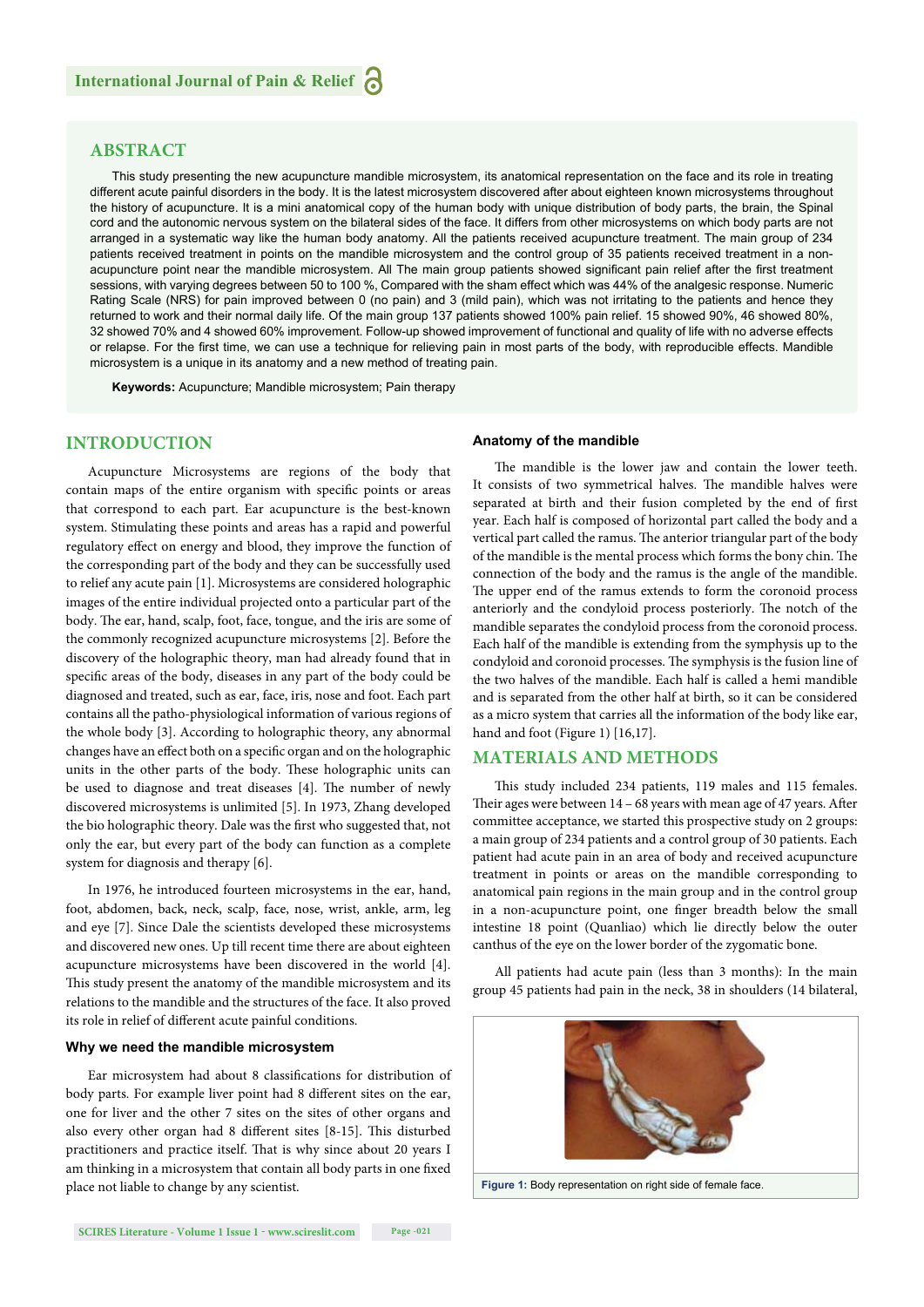12 right, 12 left), 22 in upper limbs (5 arm, 9 elbow, 3 wrist, 3 hand, 2 fingers), 44 in trunk and 85 in lower limbs (31 sciatica, 29 knee, 8 leg, 6 ankle, 5 heel 2 foot, 2 sole, 2 toes). Numeric Rating scale (NRS) for pain [18] was evaluated before and after the first session. Successful treatment was evaluated by no recurrence of pain, functional improvement and quality of life. Monthly follow up visits were made for 3 months and the condition of each patient was reevaluated to document any relapse or adverse effects.

#### **Mandible is a newly discovered microsystem**

The mandible, used as a micro acupuncture system which has the same physiological functions that can regulate the human body functions through stimulation of their micro organs and structures (Figure 2). The treatment through mandible microsystem can be proved easily in pain therapy by any trained practitioner. It was successful with me for nine years of daily clinical practice. Because of absence of any facilities I had no choice to prove the anatomical representation of this system except by the clinical testing of the sites of the organs and areas of the body. It was the most suitable method to prove the effectiveness of this new system and its high accuracy rate. So, if the patient suffered of pain, an acupuncture needle is inserted in the skin of the corresponding part on either half of the mandible, Pain improved directly with varying degrees. This means that the site of the corresponding point or area is correct. I tested nearly every part of the body during these nine years mainly for pain and also for other diseases and symptoms.

#### **Mandible is a remote-control system**

This microsystem is similar to original human body but in mini parts which control the functions of the original macro parts





**Figure 3:** Anatomical land marks of mandible microsystem (A) Landmark lines localize body areas on left side of male face (B) Vertical landmark lines localize body areas on female face.

and repair them, if disturbed, by four systems; (i) two separate complete control systems on either halves of the mandible, (ii) two central nervous systems including brain and spinal cord, (iii) two microsystems of mini parts that regulate the functions of the macro original parts of the body and (iv) two autonomic nervous systems which control the functions of most organs of the body. No other microsystem discovered up till now, can explain all the anatomical and physiological functions of the body like this system because it is a mini copy of the human body.

## **Therapy technique**

The needle is inserted in the skin, connective tissue and muscles over the mandible. The skin of the face varies in thickness. It is thin around the eyes, thick over the forehead, temples and around the mouth and thickest over the chin. The muscles of the face are embedded within the connective tissue under the skin [19]. The needle is stimulated for one minute or more by even method that means moving the acupuncture needle to and fro and up and down movements at the same time. A 32 or 34-gauge filiform needle, 2.5 or 4 cm in length is used. The skin of the mandible is thin in comparison to other areas like the abdomen or thigh, so only the horizontal and oblique techniques are used. Needles are retained for 10 to 30 minutes after the energy arrival to the point.

#### **Anatomical landmarks of mandible microsystem**

There are six vertical lines that determine the main anatomical areas of the body (Figure 3). 1. Vertical line in the anterior midline of the body from midpoint of lower lip to the lower border of the mandible, 2**.** Vertical line from medial angle of the eye to the lower border of the mandible, 3. Vertical line from lateral angle of mouth to the lower border of the mandible, 4**.** Vertical line from the center of the pupil of the eye to the lower border of mandible. 5. Vertical line from the lateral angle of the eye to the lower border of mandible and 6. Vertical line from the lateral end of the eye brow to lower border of mandible.

#### **Body representation on the mandible**

Head and Face: The head with the face are represented on the mental process. Its medial border is the midline of the body. Its lateral border is the vertical line that extend from the medial angle of the eye to the lower border of the mandible. Its upper border is the transverse crease of the chin and its lower border is the lower border of the mandible (Figure 4).

Nervous System: Firstly, the Brain - The brain and brain stem occupies the area of the head. It is represented on the right and left halves of the mandible, with its right and left halves (Figure 5). Its upper border is the midline of the body. Its lower border is the vertical line that extend from the medial angle of the eye to the lower border of the mandible. Its frontal border is the transverse crease of the chin and its occipital border is the lower border of the mandible. The brain motor and sensory areas occupy an area about three millimeters in breath on both sides of the line extend from the midpoint of upper border of the brain to the transverse line midway between the upper and lower borders of the brain (Figure 5).

**Secondly,** the Spinal Cord - The spinal column and spinal cord inside lie on the lower border of the mandible. It extends from the level of the lateral angle of the mouth to the lateral angle of the mandible. It is divided into anterior half which includes the cervical and thoracic vertebrae and segments and posterior half which includes the lumbar,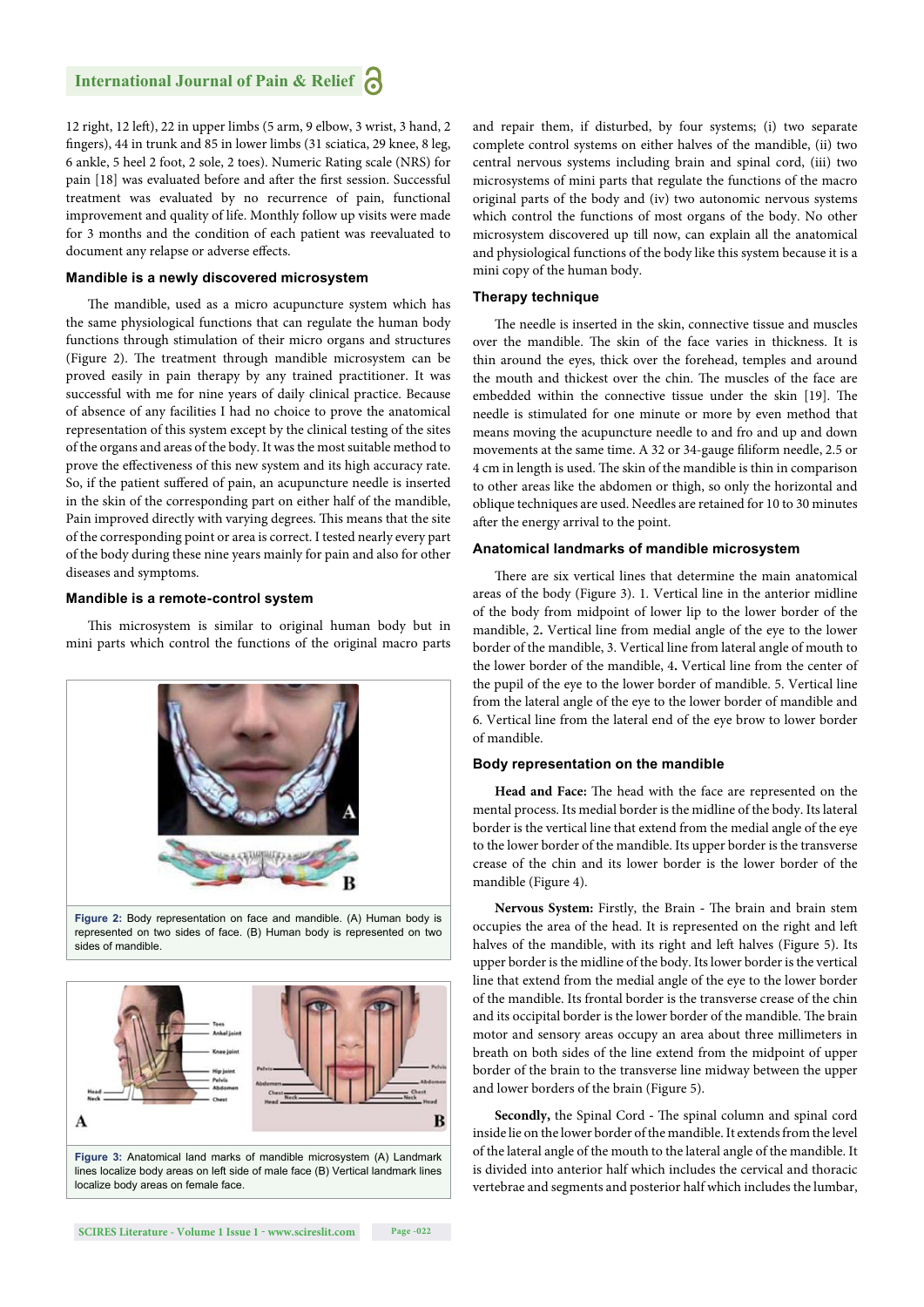

**Figure 4:** Head and face representation on half face and half mandible. (A) Head and face are represented on left half of female face. (B) Head and face are represented on right half of mandible.



sacral and coccygeal vertebrae and segments. The spinal cord fills the spinal canal as in the three months old fetus in which the spinal cord occupies the whole length of the spinal canal [20-22], (Figure 6).

Thirdly, the Autonomic nervous system - The autonomic nervous system is represented in the brain stem and on both sides of spinal cord area on the lower border of the mandible similar to the anatomy of the human spinal cord and brain stem.

Fourthly, the Neck - The neck occupies an area of half an index finger breadth on both sides of the cervical Vertebrae on the lower border of the mandible from the level of the medial angle of the eye to the level of the angle of the mouth.

Fifthly, the Trunk - The trunk is divided into the chest, abdomen and pelvis. It is represented on both sides of the border of the mandible for an index finger breadth. From the level from lateral angle of mouth to the angle of the mandible.

Sixthly, the Upper Limb - The arms extend for half an index finger breadth on both sides of the chest, abdomen and pelvis areas. The shoulder lies at the level of the lateral angle of the mouth. The elbow lie at the level of the lower border of the chest midway between wrist and shoulder. The wrist is at the lower end of abdomen at the level of the lateral angle of the eye. The hand is between the lower end of the abdomen and the lateral angle of the mandible.

**Seventhly,** the Lower Limb - The two legs lie along the right and left halves of the ramus of the mandible. Each along its whole length from the angle of the mandible to the level of the helix crus of ear (Figure 7). The hip joint is at the level of the lateral angle of the mandible. The knee joint is at the midpoint between the hip and ankle joints. The ankle joint is at level of the lower border of the inter-tragic notch of the ear. The feet lie anterior to the ear. Each foot occupies an area of one index finger breadth from the level of the lower border of the cartilage of the inter-tragic notch to the level of the transverse helix crus.

**Techniques of relieving pain in the mandible microsystem:** For the first time in the history of acupuncture we can use a method for relieving pain, in most parts of the body, through three centers) local, spinal and brain centers) on each half of the mandible which are not known in any microsystem. The following is an example of treating left shoulder pain using these 6 centers (Figures 8-10).

## **RESULTS**

This study included 234 patients, 119 males and 115 females. Their ages were between 14 -68 years with mean age of 47 years. In the main group the mean NRS before and after the first session was



**Figure 6:** Motor and sensory areas and spinal column representation. (A) Motor and sensory areas, spinal column and spinal cord inside are represented on left side of face. (B) Motor and sensory areas, spinal column and spinal cord inside are represented on left border of mandible.



**Figure 7:** Neck, trunk and limbs representation. (A) Neck, trunk and limbs are represented on left side of face. (B) Trunk and limbs are represented on left side of mandible.



**Figure 8:** Peripheral site of pain (Left shoulder centers on the side of face): (A) Left shoulder center on left half of mandible, (B) Left shoulder center on right half of mandible, and (C) Left shoulder centers on both of mandible halves.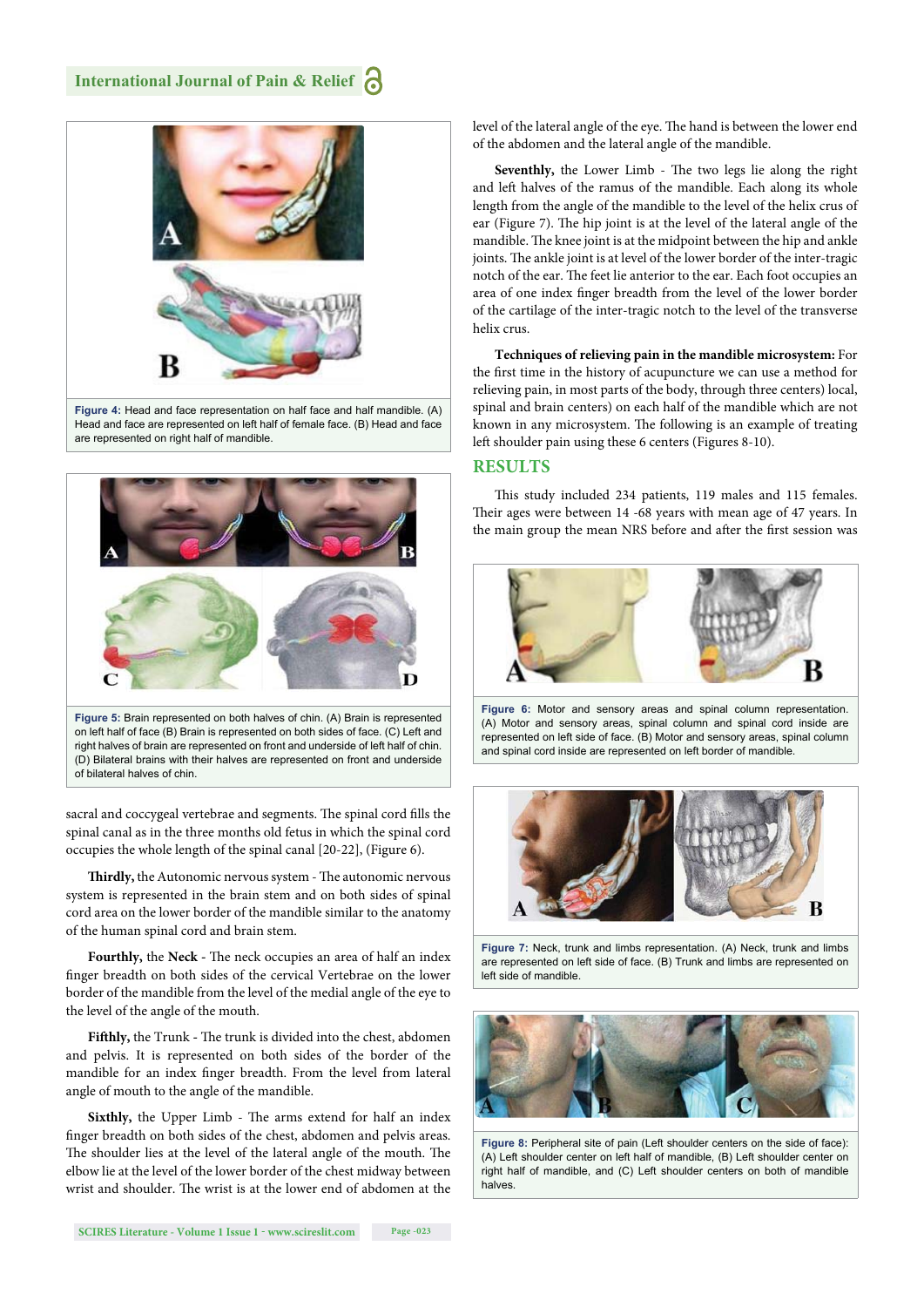## **International Journal of Pain & Relief**

7.90 and 1.00 with pain relief percent of 87.17. The minimum and maximum NRS was 7 and 10 before the first session and 0 and 4 after it with pain relief percent between 50 and 100. In The control group the mean NRS before and after the first session was 8.90 and 7.33 with pain relief percent of 17.03. The minimum and maximum NRS was 8 and 10 before the first session and 5 and 8 after it with pain relief percent between 0 and 44. In the main group the significant improvement in function and in pain relief was between 50 to 100 %, compared with sham effect which was 44%

#### **Relation between session numbers and pain duration**

There was a significant increase in session numbers with increase of pain duration (Figure 11).

## **Relation between patient's groups improved after the**  first session and their numbers with their improvement **percentage**

All the 234 patients showed pain relief after the first session with varying degrees. 137 patients showed complete relief of pain (100%), 15 showed 90% improvement, 46 showed 80% improvement, 32 showed 70% improvement and 4 showed 60% improvement (Figure 12).

## **Relation between number of sessions and number of patients with their percent**

123 patients improved after one session, 33 improved after two sessions, 24 improved after three sessions, 21 improved after four sessions, 16 improved after 5 sessions and17 after 6 sessions (Figure13).

#### **Number of patients treated through local area, spinal cord area, brain areas or combinations of them**

Pain relieved in 35 patients using local areas only, in 77 patients using spinal cord centers, in 44 patients using brain motor and sensory areas and in 78 patients using either 2, 3, 4, 5 or 6 combinations of local, spinal cord or brain centers or areas (Table 1).

## **DISCUSSION**

Mandible microsystem is a micro human anatomy system on which the structures of the body are represented in the same positions as in the human body anatomy. The mandible, as a micro anatomy system, can be used as a micro acupuncture system which has the same physiological functions that can regulate the human body functions through stimulation of their micro organs and structures. This system is unique and new because it treats pain along its pathway by three ways:

- 1. Stimulating the primary site of pain in the body.
- 2. Stimulating its representing area on the spinal cord.
- 3. Stimulating its controlling motor and sensory areas in the brain.

Stimulation of any area of the body can affect the superficial and deep structures in this area from the skin on the front of the body to the skin on the back of the same area and correct any functional disorders in them. This system differs from all other microsystems in that the brain and spinal cord are represented anatomically in the same way as in modern medicine. Also, the right and left halves of the brain are represented on both halves of the mandible, so double stimulation of the brain can improve the results of therapy. Also,



**Figure 9:** Spinal cord segments level (Left shoulder centers on spinal cord): (A) Right anterior half of border of mandible, (B) Left anterior half of border of mandible, and (C) Bilateral anterior halves of mandible.



**Figure 10:** Brain motor and sensory centers level (Left shoulder motor and sensory brain centers): (A) Right half of the brain motor and sensory areas on left side of chin, (B) Right half of the brain motor and sensory areas on right side of chin, and (C) Bilateral right halves of brain motor and sensory centers on chin.



**Figure 11:** Graph shows relation between number of sessions and duration of pain.



**Figure 12:** Graph shows relation between patients' groups improved after the first session and their numbers with their improvement percentage.



**Figure 13:** Graph shows relation between number of sessions and number of patients with their percent.